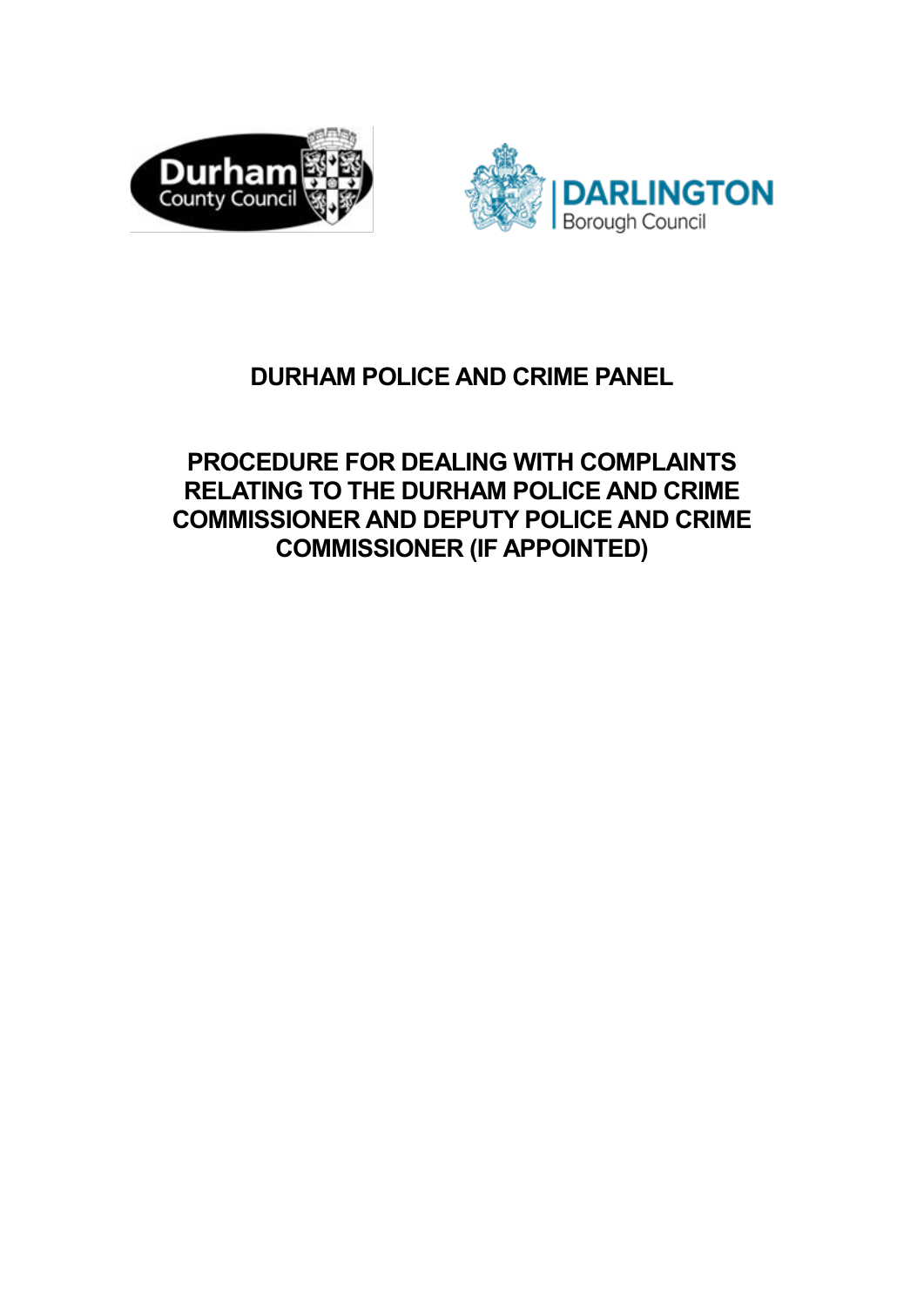# **1. Overview**

- 1.1 This procedure deals with complaints about the conduct of the Durham Police, Crime Commissioner (PCC) or Deputy Police, Crime Commissioner (DPCC) (where appointed) (collectively referred to as the Commissioner) in accordance with the requirements of the Police Reform and Social Responsibility Act 2011 ("the Act") and the Elected Local Policing Bodies (Complaints and Misconduct) Regulations 2012 ("the Regulations).
- 1.2 Where this Procedure is inconsistent with the Act or Regulations, the Act or Regulations will take precedence.
- 1.3 There are separate procedures for complaints against the Commissioner's office and staff, complaints regarding operational policing, the Chief Constable and other police officers.

# **2. Role and Jurisdiction of the Panel in relation to Complaints**

- 2.1 The Durham Police and Crime Panel ("the Panel") is responsible for overseeing the handling of complaints regarding non-criminal behaviour of the Commissioner, wherever that complaint arises from. Criminal complaints about the Commissioner are dealt with by the Independent Office for Police Conduct (IOPC).
- 2.2 The Panel cannot impose sanctions but may choose to use their powers to require the Commissioner to attend a hearing to answer questions, request information and documents from the Commissioner and publish a report or recommendation.

# **3. Definitions and Concepts**

**Complaint** - A general complaint about the conduct of the PCC/DPCC

**Conduct Matter** –where there is an indication that the Commissioner may have committed a criminal offence. This could be, for example, through legal proceedings or media reporting. Conduct Matters can arise without a complaint being made.

**Recorded Complaints and Conduct Matters Register** – an electronic database which records all key details pertaining to complaints against the Commissioner, including the date received, the complainant, a summary of the complaint, the type of complaint (e.g. conduct matter, serious complaint, general complaint) and intended action.

**Serious Complaint** - a complaint about the conduct of the Commissioner which constitutes or appears to constitute or involve the commission of a criminal offence.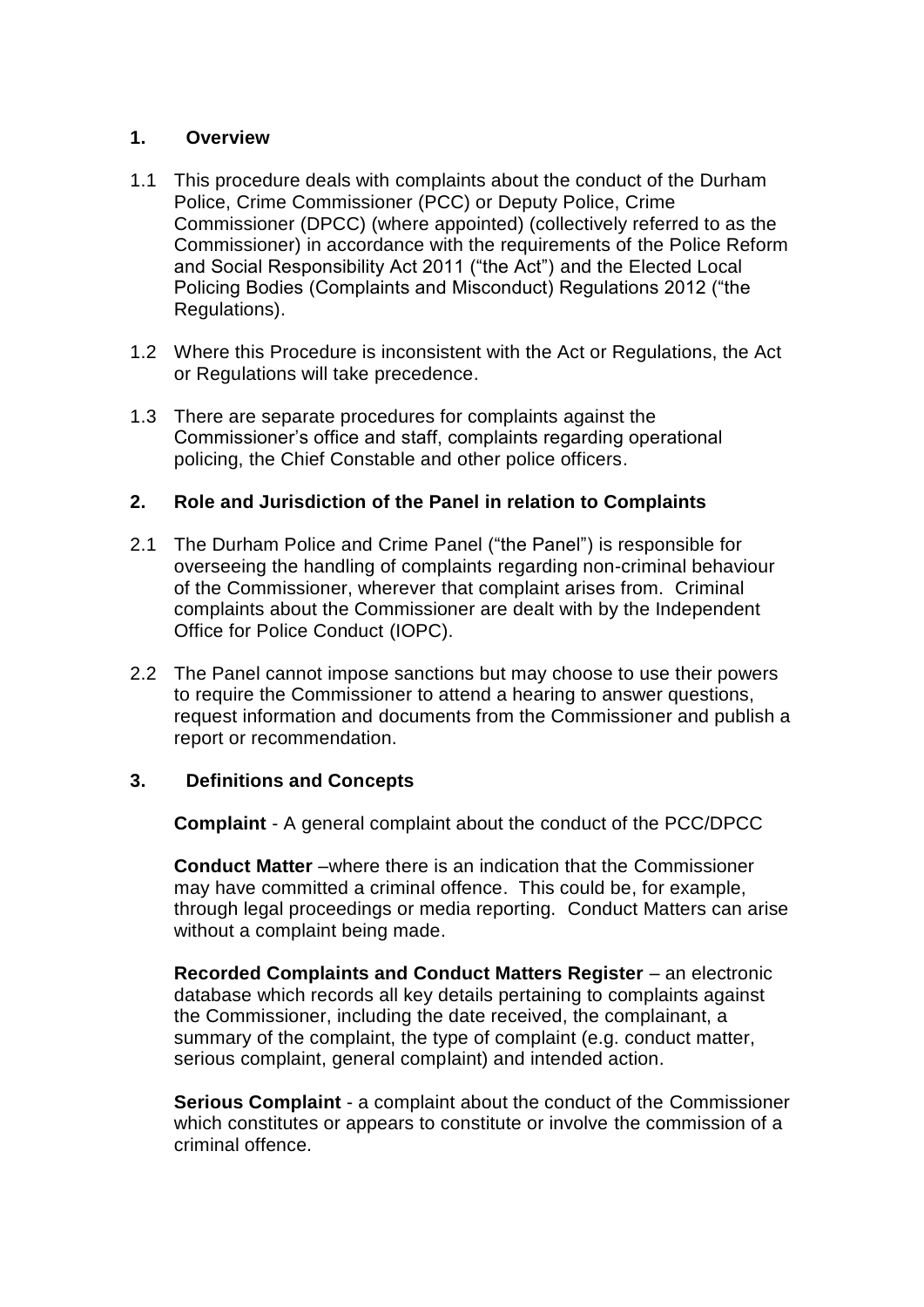# **4. Initial Handling of Complaints**

- 4.1 The Panel has delegated responsibility for the initial handling of complaints to the Clerk and Monitoring Officer to the Panel ("the Clerk").
- 4.2 Where possible, Complainants are asked to use the complaint form shown at Annex 1, and provide as much detail as possible. Complaints should be submitted to:

The Clerk to the Police and Crime Panel Durham County Council County Hall Durham DH1 5UL

or by email [helen.lynch@durham.gov.uk](mailto:helen.lynch@durham.gov.uk)

- 4.3 Where a complaint is submitted to the Office of the Police and Crime Commissioner or Members of the Panel, they should be referred immediately to the Clerk for review.
- 4.4 Where a complaint is submitted directly to the IOPC, the IOPC will notify the Panel unless the IOPC considers that there are exceptional circumstances to justify the notification not being given.

## **On receipt of a complaint**

- 4.5 On receipt of a complaint, the Clerk will review the complaint and take one of the following actions:
	- (i) If the complaint relates to an issue about local crime/ Neighbourhood concerns or other operational policing matters rather than the conduct of the Commissioner, it will be referred to Durham Constabulary in accordance with their relevant procedures.
	- (ii) Conduct matters or Serious complaints will be referred directly to the IOPC as soon as is practicable and in any event not later than the end of the following day when it becomes clear that it should be referred, and provide a copy of the complaint to the Monitoring Officer to the Commissioner within the same timescales.
	- (iii) General complaints regarding the conduct of the Commissioner or complaints, which have been considered by the IOPC and referred back to the Panel, will be referred to the Panel for consideration by way of Informal Resolution.
	- (iv) The Clerk, in consultation with the Chair and Vice Chair of the Panel can decide not to refer the complaint for resolution or take no action at all in the following circumstances: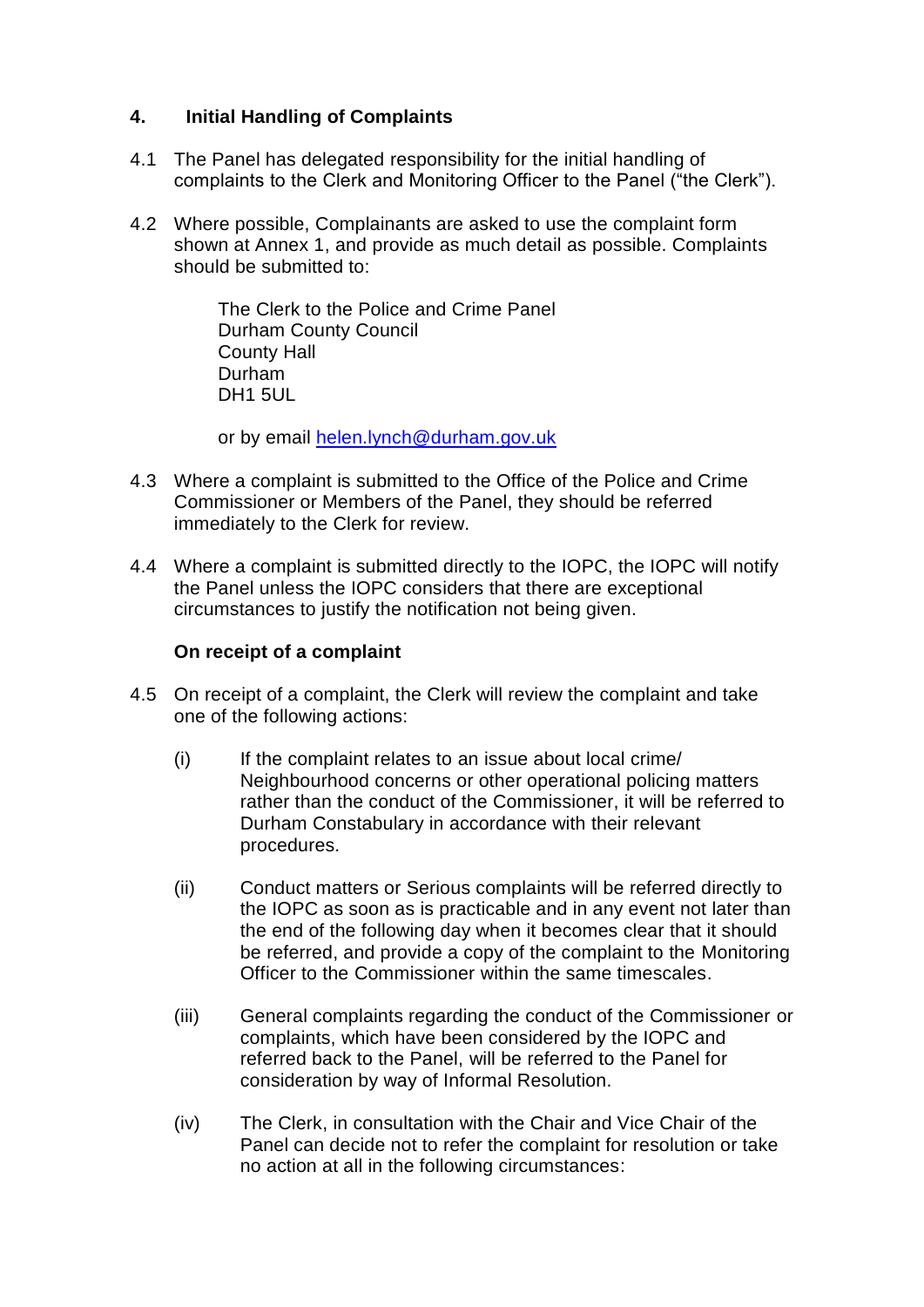- A complaint by a member of the Commissioner's staff, arising from their work. Such complaints will be referred to the Office for the Police Commissioner to be dealt with in accordance with the relevant employment procedures.
- A complaint that is more than 12 months old where there is no good reason for the delay or the delay would be likely to cause injustice.
- A complaint about conduct that is already the subject of another complaint.
- An anonymous complaint.
- A complaint which is vexatious, oppressive, trivial or otherwise an abuse of process for dealing with complaints (detailed in Annex 2).
- A repetitious complaint.
- 4.6 To promote transparency and ensure effective scrutiny, the Clerk will present a report at each regular meeting on complaints which have been subject to initial handling but not referred to the Panel and the reasons for this.

# **Recording of Complaints**

4.7 The Clerk will record all complaints on the Recorded Complaints and Conduct Matters Register ("the Register") unless the complaint has already been recorded, it is or has been the subject of criminal proceedings or the complaint is withdrawn.

# **Acknowledgement of Complaints**

4.8 The Clerk will acknowledge receipt of the complaint, confirm that it has been recorded on the Register and whether the complaint has been referred to the IOPC or whether it will be referred to the Panel. Where possible, complaints should be acknowledged within five working days.

## **Duty to obtain & preserve evidence**

- 4.9 When a complaint comes to the attention of the Panel, it is under a duty to secure that all appropriate steps are taken to obtain and preserve evidence in relation to the conduct in question, both initially and from time to time after that.
- 4.10 The Clerk, in consultation with the Chair and Vice-Chair of the Panel, will liaise with the IOPC in relation to the obtaining and preservation of evidence.
- 4.11 The Panel may make formal requests or take such steps as considered expedient or necessary for obtaining and preserving evidence in relation to the conduct in question. This may include requests concerning the disposition of property and resources in the PCC's office (such as buildings, assets, equipment, supplies, accounts, records, information, electronic data etc.) or to the Commissioner, an employee of the Commissioner or any person or organization having a current or past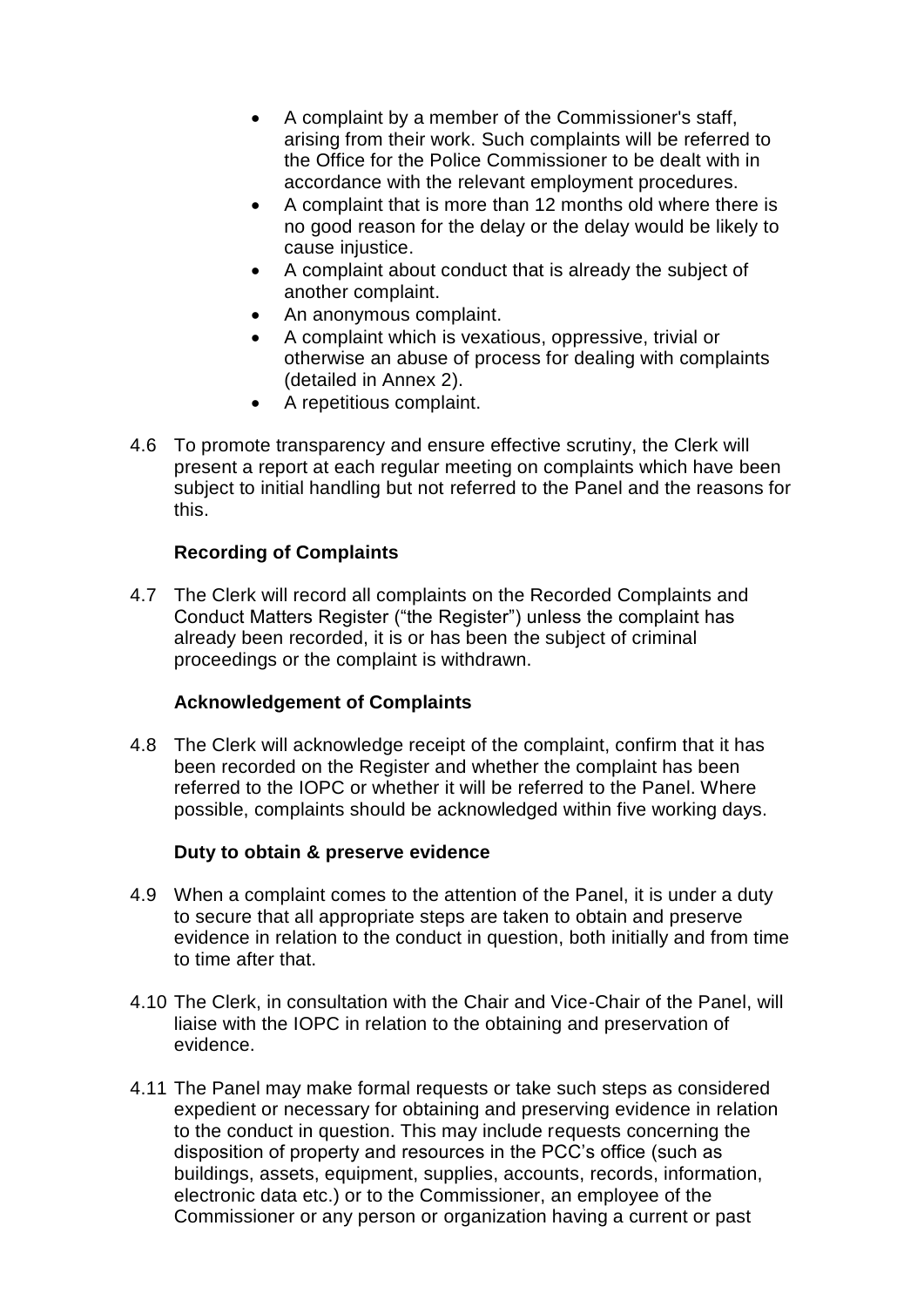contractual relationship with the PCCs office, its predecessors or in receipt of grant from such bodies.

- 4.12 Any person given a direction by the Panel under this Procedure shall comply with it in full and generally co-operate with the Panel and its authorised Officers in the discharge of their statutory duties under the Regulations.
- 4.13 The Panel shall be informed of any instances where there has been complete or partial failure to comply with any request regarding evidence.

# **5. Complaints to be dealt with by the Panel – Informal Resolution**

- 5.1 The Clerk will provide details of the complaint to the Commissioner and invite them to respond to the complaint. The Commissioner will usually be given two weeks in which to provide their response.
- 5.2 The Clerk will prepare a report for the Panel (or if considered appropriate a sub-Committee of the Panel), setting out the pertinent details of the complaint and the Commissioner's response to the complaint. The report will also detail the relevant legislation, regulations and guidance with recommendations on the next steps.
- 5.3 The Clerk will share a copy of the draft report with the Complainant and the Commissioner and offer the opportunity to comment on matters of fact within the draft report. They will also be asked to make representations as to whether the outcome of the complaint should be published. The Complainant and Commissioner will usually be given at least seven days to provide their comments/representations.
- 5.4 The Clerk will finalise the report, including any comments/representations received by the Complainant and/or Commissioner, to be presented at a meeting of the Panel (or a Sub-Committee of it where applicable).
- 5.5 The Panel will consider whether the complaint has been satisfactorily dealt with and, subject to any representations by the complainant, may decide to treat the complaint as having been resolved. In such a case, the Panel's reasons will be recorded and notified to the parties.
- 5.6 If the Panel believes that the matter has not yet been satisfactorily dealt with, it will determine the most suitable course of action to assist informal resolution, taking into account any applicable guidance issued by the Secretary of State and any applicable guidance issued by the IOPC. Any such action plan will include an indicative timeframe.
- 5.7 In determining the most suitable course of action, the Panel may request that the Commissioner provides information or attends before the Panel to answer questions.
- 5.8 The Panel shall have regard to:
	- The Code of Conduct of the Commissioner;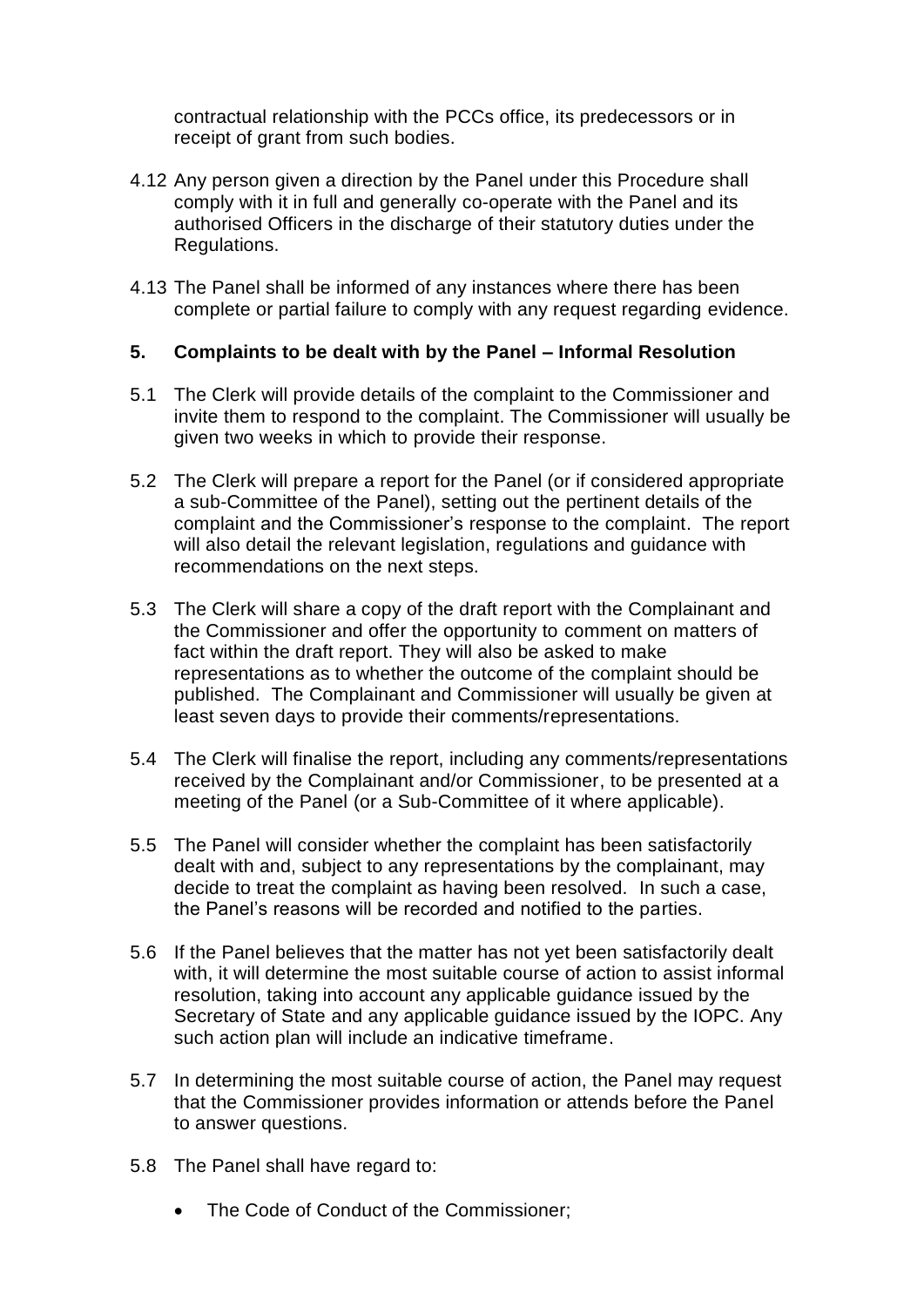- Whether the complaint discloses a specific conduct failure identifiable with the Code of Conduct of the Commissioner;
- Whether the complaint related to operational policing matters which the Commissioner has no authority over; and
- The remedies available to it.
- 5.9 Informal resolution may not involve an investigation and it is not a disciplinary process. The intention is for the procedure to be flexible so it can be adapted to individual circumstances. The aim is to resolve a complaint to the satisfaction of the parties involved. For example, the Commissioner may agree that an apology would be appropriate, an explanation might resolve the concern, or an agreement on how to move forward may be reached following mediation.
- 5.10 In considering the complaint, the Panel will meet in private. The Panel can take any steps that it considers appropriate to resolve the complaint provided that those steps do not amount to a sanction. Such steps may include (but are not limited to): .
	- Requesting the Clerk to write an explanatory letter to the complainant on behalf of the Panel;
	- Requesting that an officer of the PCC's Office write an explanatory letter to the complainant;
	- Suggesting a change to the Office of the PCC policy;
	- Requesting that the Commissioner apologises in respect of the conduct complained of (no apology may be tendered on behalf of the Commissioner unless they have admitted the alleged conduct and agreed to the apology).
- 5.11 The Panel will consider whether the outcome of the complaint shall be published. The Panel shall not publish any part of any such record unless the Panel;
	- (i) has given the complainant and Commissioner the opportunity to make representations in relation to the proposed publication; and
	- (ii) having considered any such representations, is of the opinion that publication is in the public interest.
- 5.12 If, at any stage, the IOPC informs the Panel that it requires the complaint to be referred to it, or if the Clerk in consultation with the Chair and Vice-Chair of the Panel decides that the matter has a criminal element and therefore needs to be referred to the IOPC, the informal resolution process will be discontinued.

## **Notification of the outcome of complaints**

5.13 A record of the outcome (decision notice) must be made as soon as practicable after the process is completed. Copies must be provided to the complainant and the person complained against. The Clerk will usually aim to do this within seven days of the Panel meeting.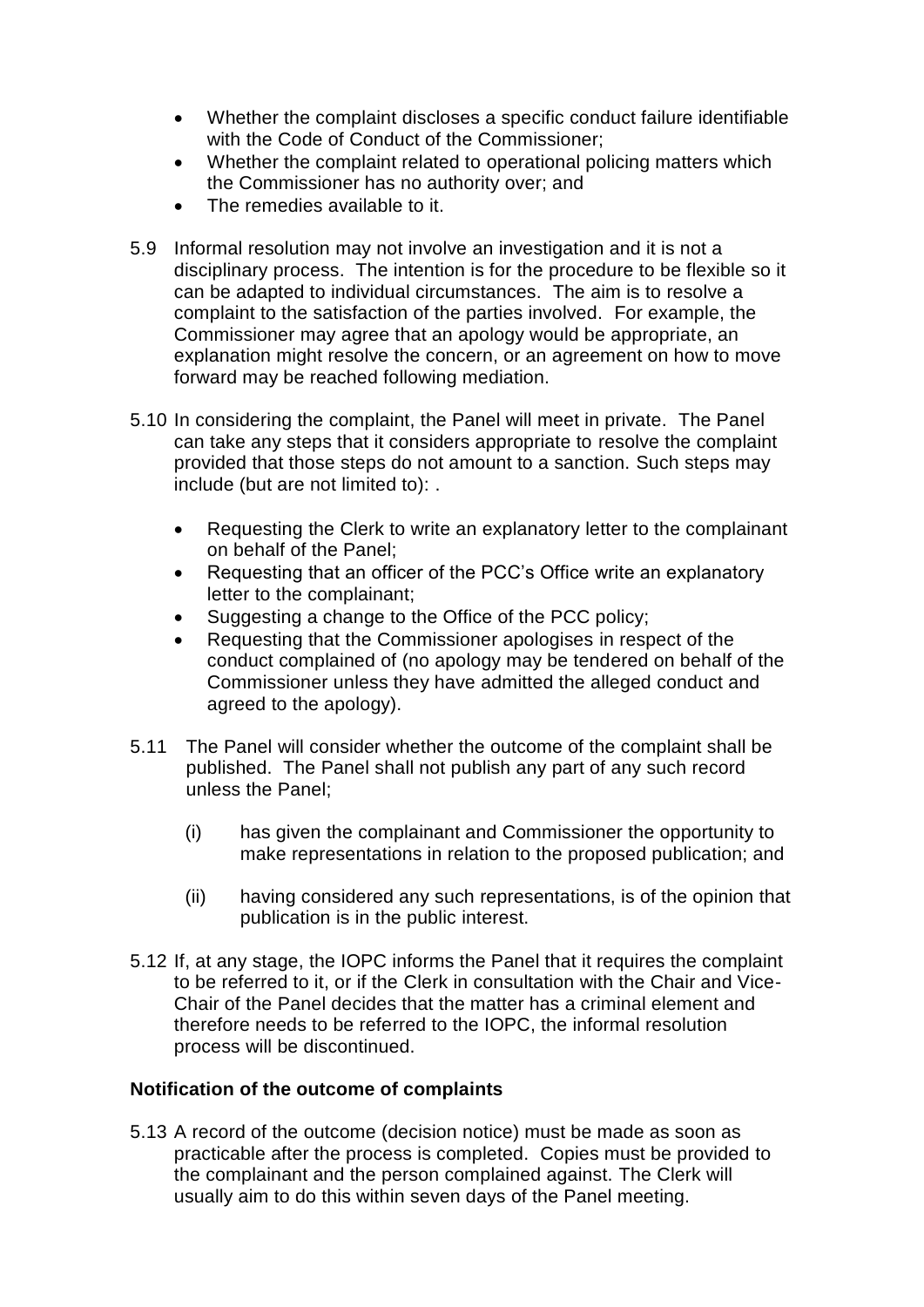5.14 If applicable, the Clerk will arrange for the outcome of the complaint to be published.

# **6. Withdrawn Complaints**

- 6.1 A complainant can withdraw or discontinue their complaint at any time by notifying the Panel in writing (addressed to the Clerk) and signing the notification. The Clerk will record the complaint as having been withdrawn on the Register.
- 6.2 Where a complaint has been referred to the IOPC, the Clerk will notify the IOPC of the complainant's notification of withdrawal/discontinuance.
- 6.3 The Panel may decide not to treat the complaint as withdrawn, but to treat it as a Conduct Matter and refer it to the IOPC in accordance with the procedure referred to above. This decision will be made by the Clerk in consultation with the Chair and Vice-Chair of the Panel.
- 6.4 The Clerk will notify the Commissioner that the complainant has withdrawn or discontinued their complaint and if it is a matter that the Panel intends to refer to the IOPC as a Conduct Matter or Serious Complaint.

## **7. Conduct occurring outside of England and Wales**

- 7.1 The Commissioner has a duty to notify the Panel of any allegation, investigation or proceedings in relation to their conduct which would otherwise be a Conduct Matter under the Regulations only by reason of the fact that the conduct in question did not occur in England or Wales.
- 7.2 If the Panel receives such a notification from the Commissioner then they shall handle it in whatever manner (if any) that the Panel thinks fit.
- 7.3 Accordingly, by no later than the end of the working day following the day on which the investigation, allegation or proceedings (as above) comes to their attention, the Commissioner shall notify the Panel via the Clerk in writing of the matter.

## **8. Record Keeping and Provision of Information**

- 8.1 The Register and records relating to complaints against the Commissioner will be retained for 12 months after the Commissioner leaves office.
- 8.2 On receipt of a notification from the IOPC for documents or information from the Panel, the Clerk shall provide all such information, documents and evidence as requested to the IOPC.

# **9. Appeals**

9.1 There is no right of appeal to informal resolution.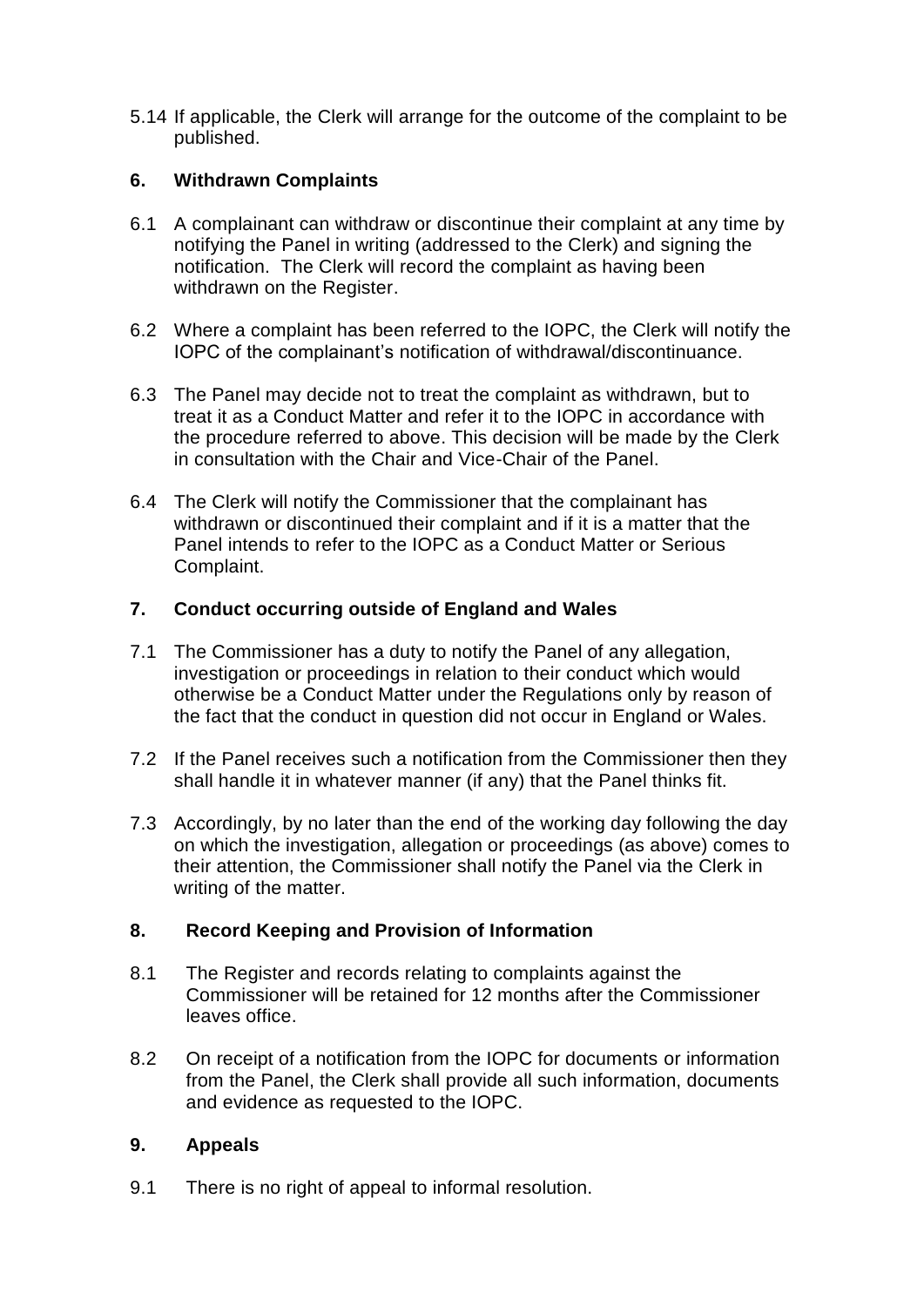9.2 Where all other procedures have been exhausted and the complainant is still not happy about the way their complaint has been handled, they can refer the matter to The Local Government and Social Care Ombudsman. Contact details can be found at <http://www.lgo.org.uk/making-a-complaint/> or by telephone contacting 0300 061 0614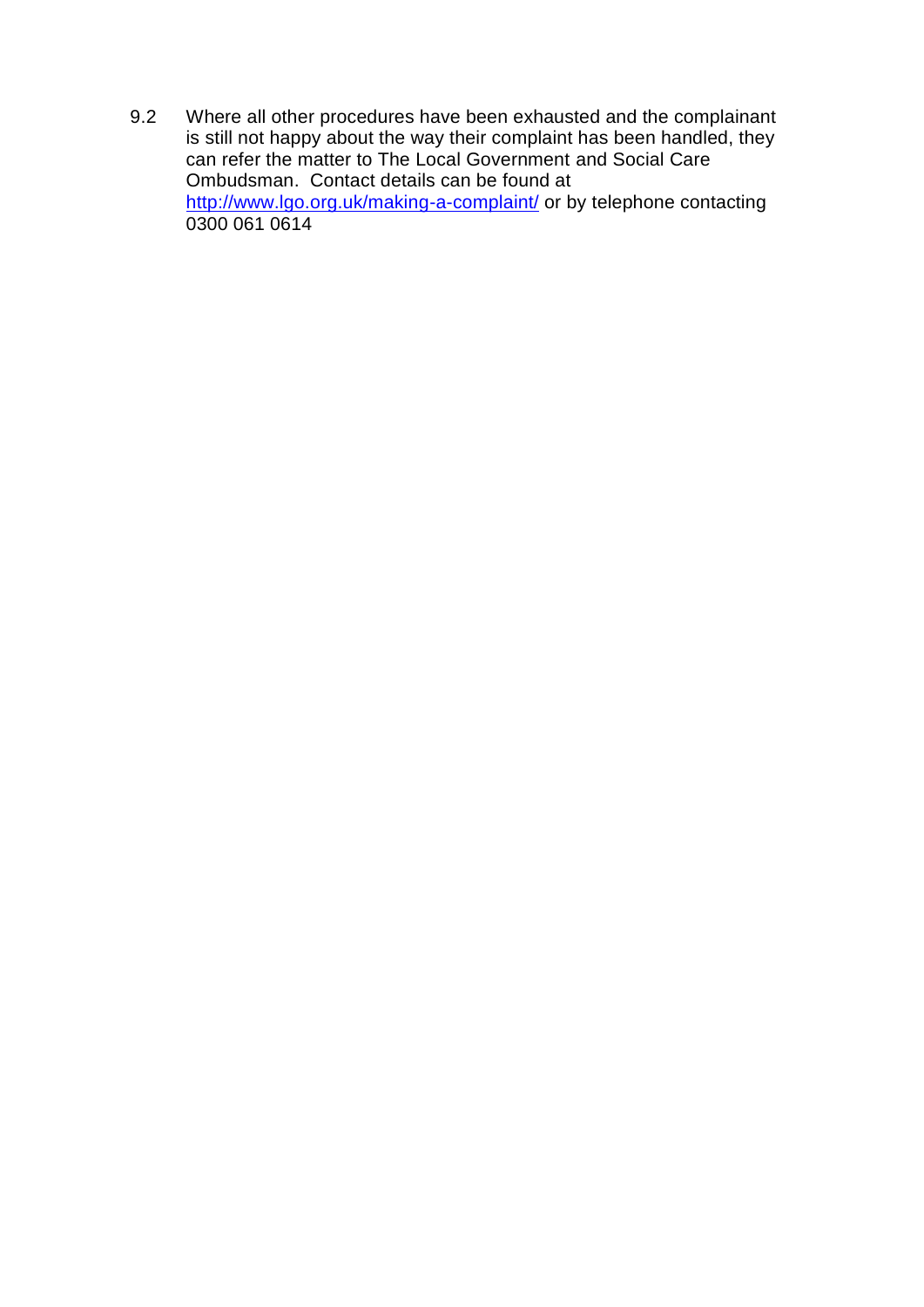# **ANNEX 1**





## **DURHAM POLICE AND CRIME PANEL**

## **COMPLAINT FORM**

Complaint about the Durham Police andCrime Commissioner or Deputy Police andCrime Commissioner (where appointed).

Your details

1. Please provide us with your name and contact details

### **Full Name (including title):**

#### **Address:**

**Preferred contact number:**

#### **Alternative contact number:**

#### **Email address:**

- 2. Your address and contact details will not usually be released unless necessary or to deal with your complaint. However, we will tell the following people that you have made this complaint:
	- The office holder you are complaining about.
	- Any other person whom we consider it necessary to inform to properly investigate your complaint.
	- The IOPC

We will tell them your name and give them a summary of your complaint. We will give them full details of your complaint where necessary or appropriate to be able to deal with it. If you have serious concerns about your name and a summary, or details, of your complaint being released, please complete section 5 of this form.

#### Making your complaint

3. Your complaint will initially be considered, usually within seven working days, by the the Clerk and Monitoring Officer to the Police and Crime Panel.

Where your complaint alleges potential criminal conduct of the PCC or the Deputy PCC, your complaint will be referred to the IOPC.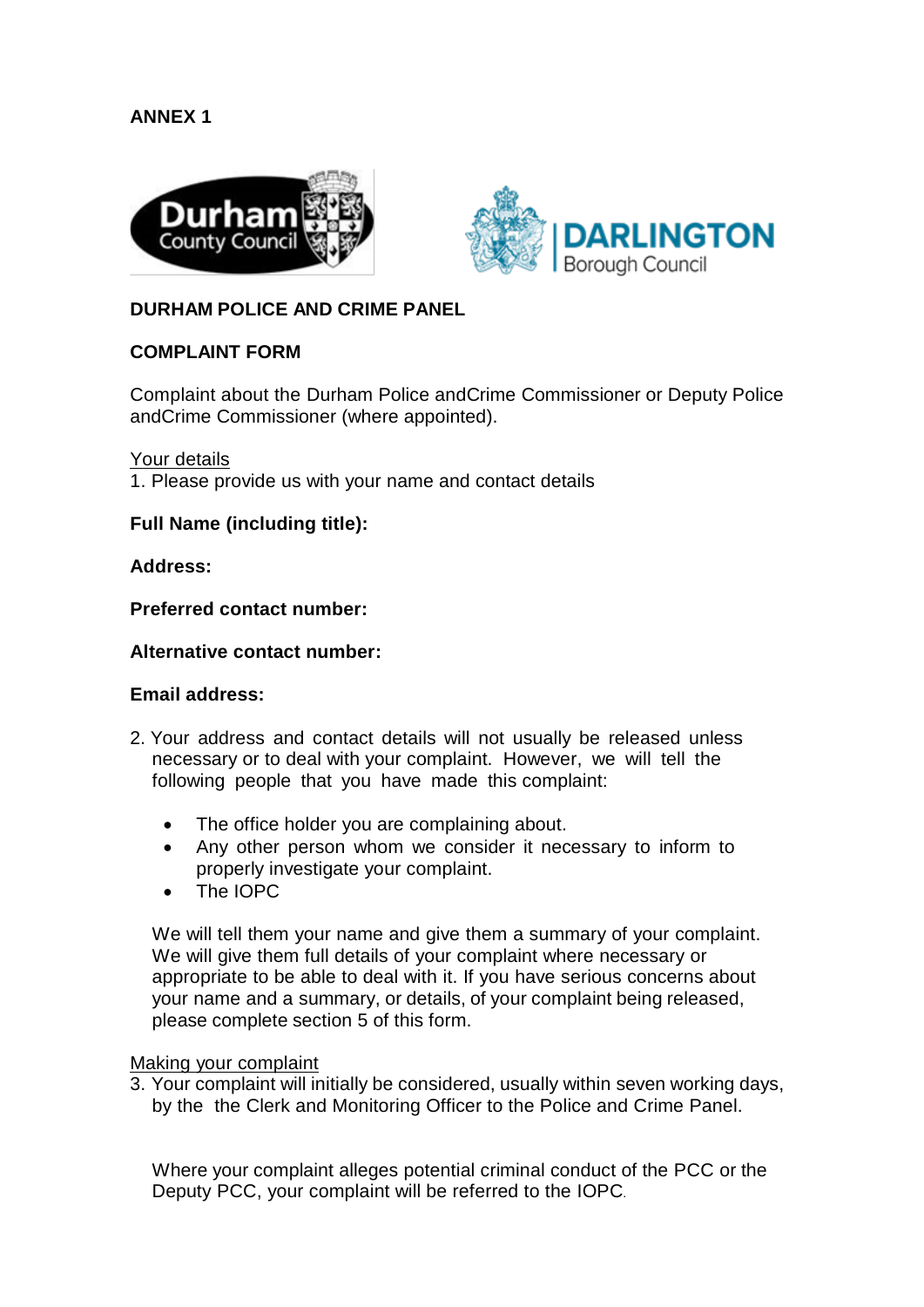Where your complaint relates to the general conduct of the PCC or Deputy PCC, the Clerk will prepare a report for the Police and Crime Panel in accordance with the complaints procedure.

You will be kept informed as your complaint goes through each stage of the complaints procedure.

4. Please explain in this section (or on separate sheets) whether the complaint relates to the PCC or the Deputy PCC (where appointed) and details of your complaint.

It is important that you provide all the information you wish to have taken into account when it decides if any action can be taken.

- You should be specific, wherever possible including details about exactly what you are alleging the office holder said or did. For instance, instead of writing that you were insulted, you should state what it was they said.
- You should provide the dates of the alleged incidents wherever possible. If you cannot provide exact dates it is important to give a general timeframe.
- You should explain whether there are any witnesses to the alleged conduct and provide their names and contact details if possible.
- You should provide any relevant background information.

Please provide us with the details of your complaint. Continue on a separate sheet if there is not enough space on this form.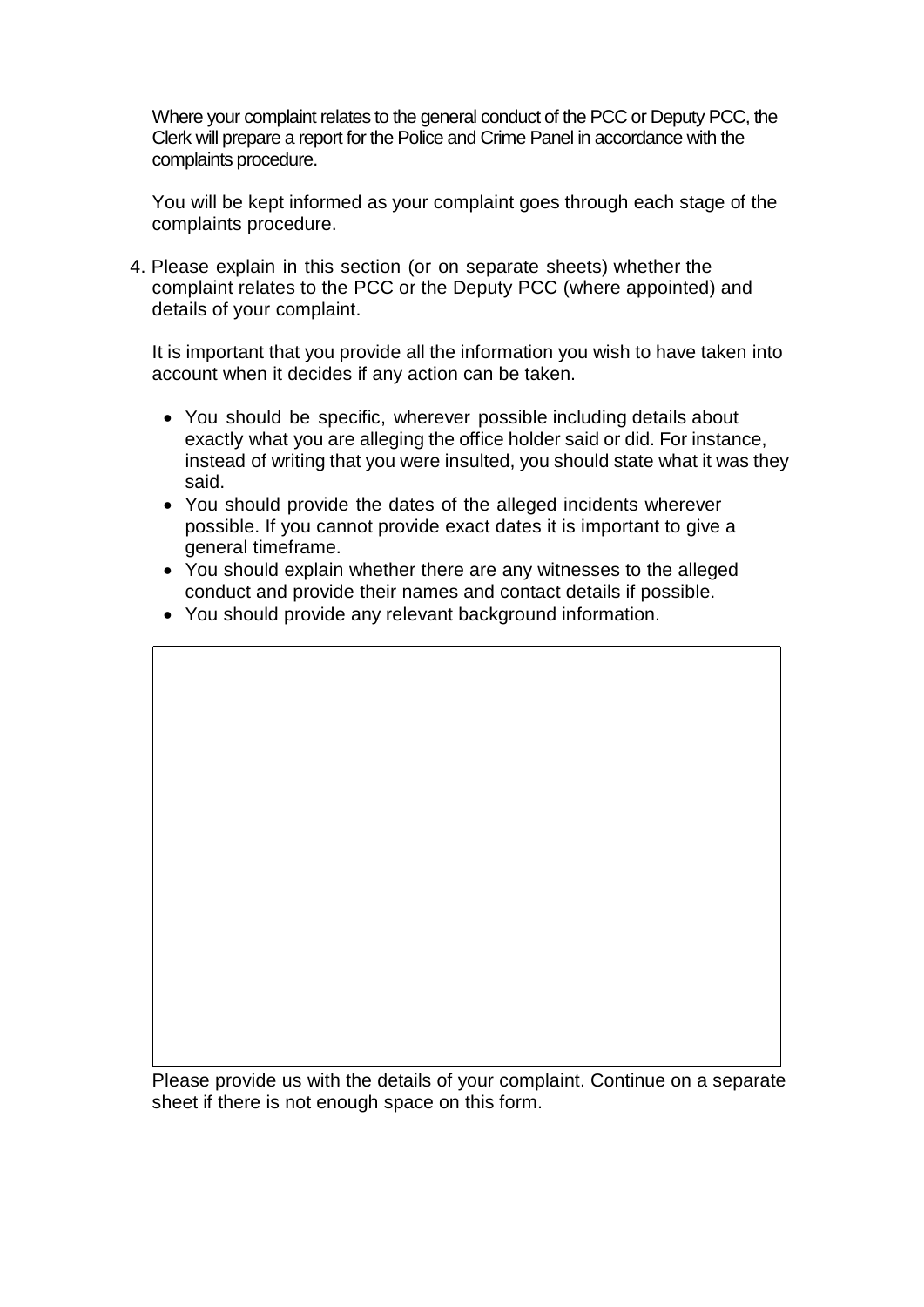### Request to withhold identity

5. In the interests of fairness and natural justice, office holders who are complained about have a right to know who has made the complaint. We also believe they have a right to be provided with a summary of the complaint and then further details of it if there is a decision to investigate it or take other action on it.

We will not withhold your identity, or a summary or the details of your complaint, unless you have exceptional reasons why we should do so.

If you think you have such reasons and want us to consider withholding your identity and/or any details of your complaint, either altogether or for some period of time, you must indicate at the submission of complaint (section 7). You must also attach to this form a separate sheet which fully explains what information you want withheld and your reasons for your request.

If you do request confidentiality and this is not granted, we will usually allow you the option of withdrawing your complaint. It is important to understand that in certain exceptional circumstances where the matter complained about is very serious, we may still proceed with an investigation or other action and disclose your name even if you have expressly asked us not to.

### Additional Help

6. Complaints must be submitted in writing which includes email submissions. Should you require assistance with accessing this form, we can make reasonable adjustments to assist you if you have a disability that prevents you from making your complaint in writing or provide the form in an alternative language if required.

If you need any support in completing this form, please let us know as soon as possible. You should initially contact the Clerk and Monitoring Officer to the Panel (whose contact details are given below) who will try to arrange appropriate assistance for you.

## Submission of complaint

#### 7. (**Delete as appropriate**)

By signing below I consent to my complaint being considered and presented to those parties identified in paragraph 2 of this form. **OR** 

By signing below I consent to my complaint being considered but I object to my details being provided to those listed in paragraph 2 of this form. I have provided full reasons as to why I wish my identity to be withheld as required by paragraph 5 of this form. I understand that my identity will be kept confidential until such time my request has been considered by theClerk and Monitoring to the Panel .I understand that I will have the opportunity to withdraw my complaint if it is decided that my identity will be disclosed.

Signed ……………………………. Dated **Dated**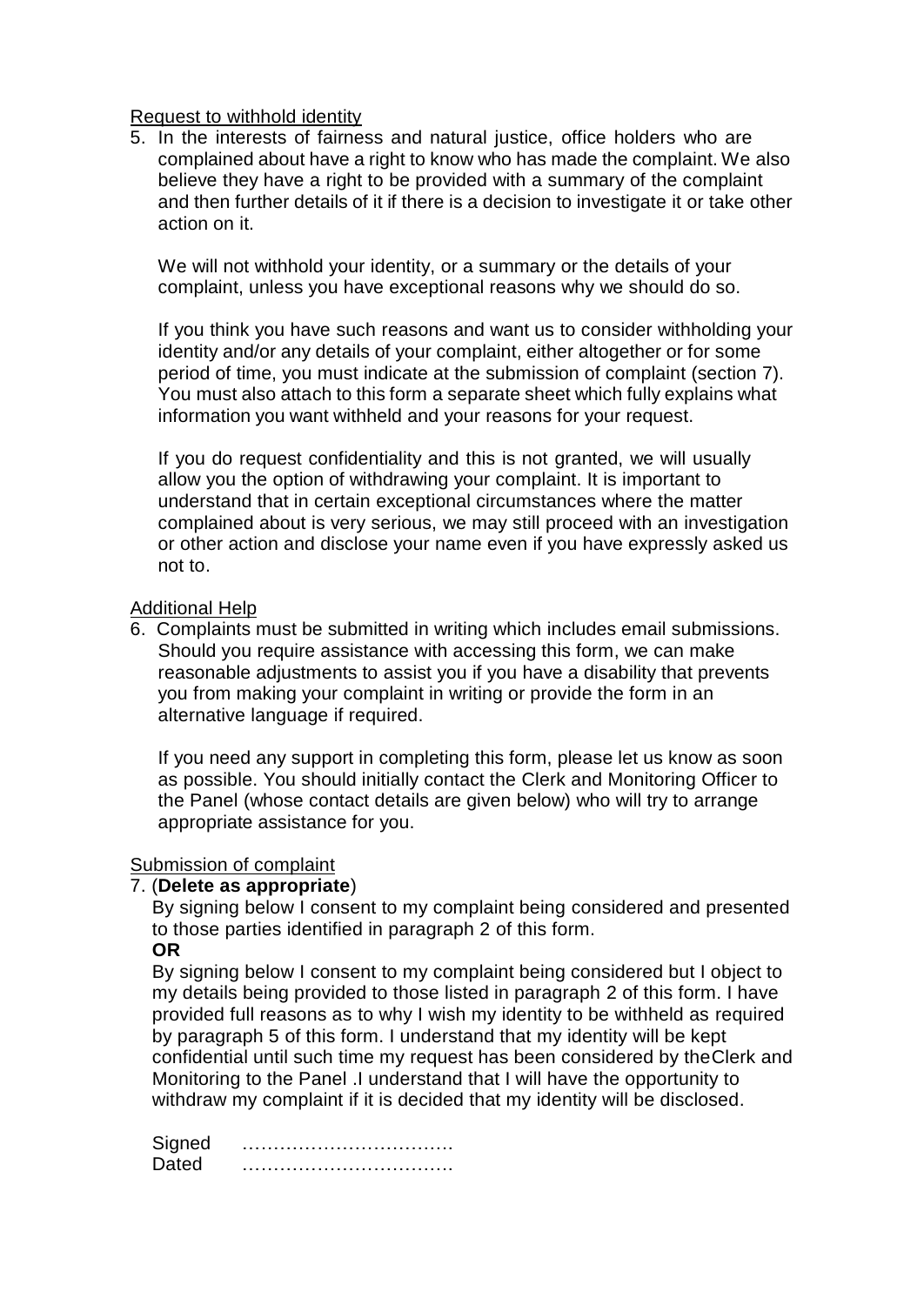This form once completed should be sent, along with any supporting documents to:

The Clerk and Monitoring Officer to the Police and Crime Panel Durham County Council County Hall Durham DH1 5UL

Email: [helen.lynch@durham.gov.uk](mailto:General.EnquiriesPCC@durham-pcc.gov.uk)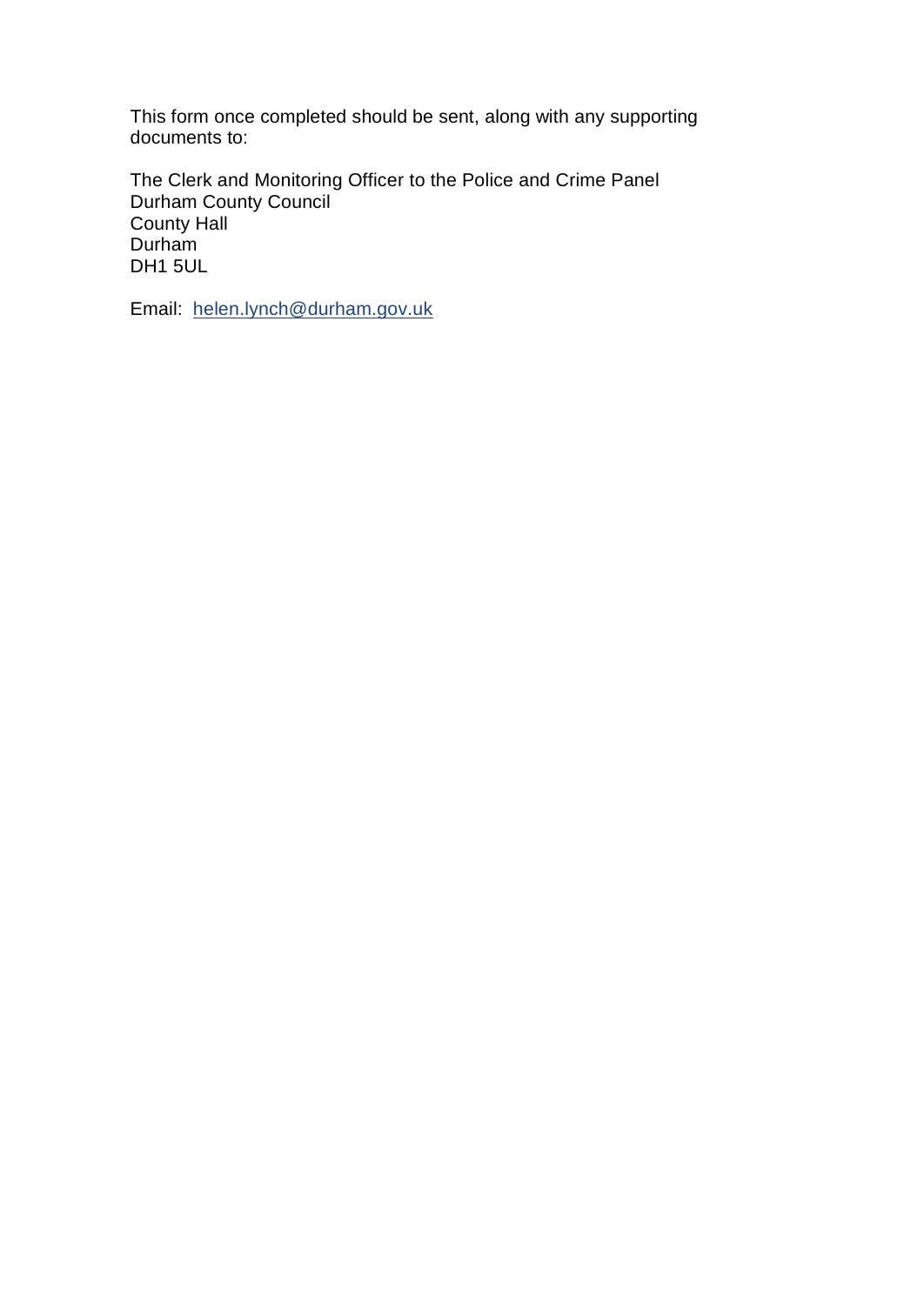#### **HABITUAL OR VEXATIOUS COMPLAINTS CONCERNING POLICE AND CRIME COMMISSIONER AND DEPUTY POLICE AND CRIME COMMISSIONER**

#### **1. Introduction**

- 1.1 This policy identifies situations where complainants, either individually or as part of a group, or a group of complainants, might be considered to be "habitual or vexatious" and ways of responding to these situations.
- 1.2 In this policy the term habitual means "done repeatedly or as a habit". The term vexatious is recognised in the dictionary of law and means "an action brought for the purpose of annoying the opponent and with no reasonable prospect of success". This policy is intended to assist in identifying and managing persons who seek to be disruptive through pursuing an unreasonable course of conduct.
- 1.3 Habitual or vexatious complaints can be a problem for officers and members. The difficulty in handling such complaints is that they are time consuming and wasteful of resources in terms of officer and member time and displace scarce human resources that could otherwise be spent on council priorities. Whilst the Monitoring Officer to the Police and Crime Panel endeavour to process all complaints under procedure there are times when there is nothing further which can reasonably be done to assist or to rectify a real or perceived problem.

#### **2. Habitual or Vexatious Complainants**

2.1 For the purpose of this policy, the following definition of habitual or vexatious complainants will be used:

The repeated and/or obsessive pursuit of:

- a. unreasonable complaints and/or unrealistic outcomes; and/or
- b. reasonable complaints in an unreasonable manner.
- 2.2 Prior to considering its implementation, the Monitoring Officer will send a summary of this policy to the complainant to give them prior notification of its possible implementation.
- 2.3 Where complaints continue and have been identified as habitual or vexatious in accordance with the criteria set out in Schedule A the Monitoring Officer will consult with the Chairman or Vice-Chairman of the Police and Crime Panel to seek agreement to treat the complaint as habitual or vexatious and for an appropriate course of action to be taken. Schedule B details the options available for dealing with habitual or vexatious complaints.
- 2.4 The Monitoring Officer will notify complainants, in writing of the reasons why their complaint has been treated as habitual or vexatious and the action that will be taken. The Monitoring Officer will also notify the PCC, and Deputy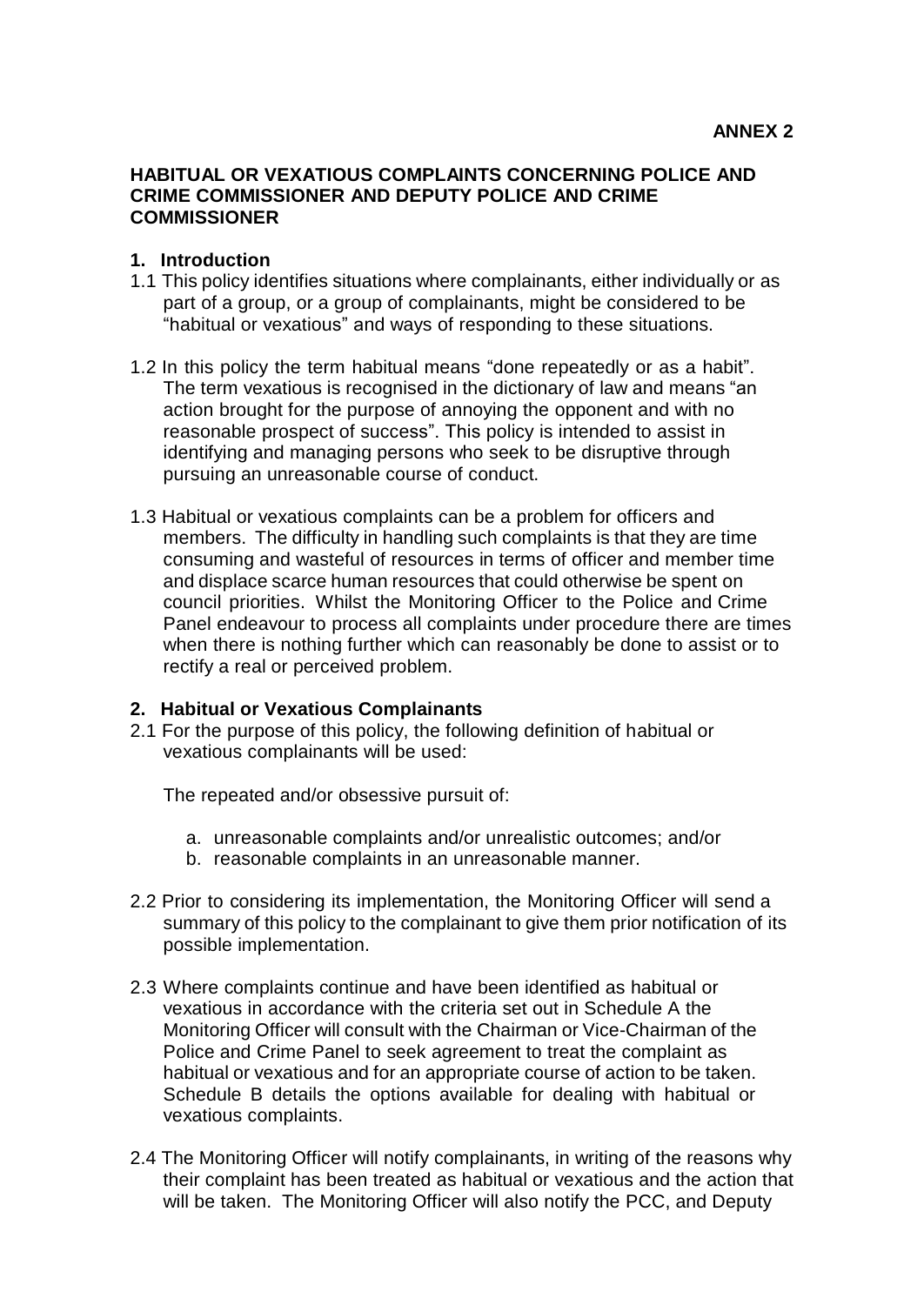PCC, as appropriate, that complainant has been designated as a habitual and vexatious complainant to the Police and Crime Panel.

2.5 Once a complainant has been determined to be habitual or vexatious, their status will be kept under review after one year and monitored by the Monitoring Officer with reports being taken to Police and Crime Panel as required. If a complainant subsequently demonstrates a more reasonable approach then their status will be reviewed.

**Schedule A - Criteria for determining habitual or vexatious complainants** Complainants (and/or anyone acting on their behalf) may be deemed to be habitual or vexatious where previous or current contact with them shows that they meet *one* of the following criteria:

Where complainants:

- 1) persist in pursuing a complaint where the procedure for handling complaints has been fully and properly implemented and exhausted.
- 2) persistently change the substance of a complaint or frequently raise new issues or seek to prolong contact by frequently raising further concerns or questions whilst the complaint is being addressed. (Care must be taken however not to disregard new issues which are significantly different from the original complaint as they need to be addressed as a separate complaint.)
- 3) are repeatedly unwilling to accept documented evidence given as being factual or deny receipt of an adequate response in spite of correspondence specifically answering their questions or do not accept that facts can sometimes be difficult to verify after a long period of time has elapsed.
- 4) repeatedly do not clearly identify the precise issues which they wish to complain about despite reasonable efforts to help them specify their concerns and/or where the concerns identified do not fall within the remit of the Police and Crime Panel.
- 5) regularly focus on a trivial matter to an extent which is out of proportion to its significance and continue to focus on this point. It is recognised that determining what a trivial matter is can be subjective and careful judgement will be used in applying this criteria.
- 6) has threatened or used physical violence towards employees at any time. This will itself cause personal contact with the complainant and/or their representative to be discontinued and the complaint will, therefore, only be continued to be written communication. The Council must determine that any complainant who threatens or uses actual physical violence towards employees will be regarded as a vexatious complainant. The complainant will be informed of this in writing together with notification of how future contact with the Council is to be made.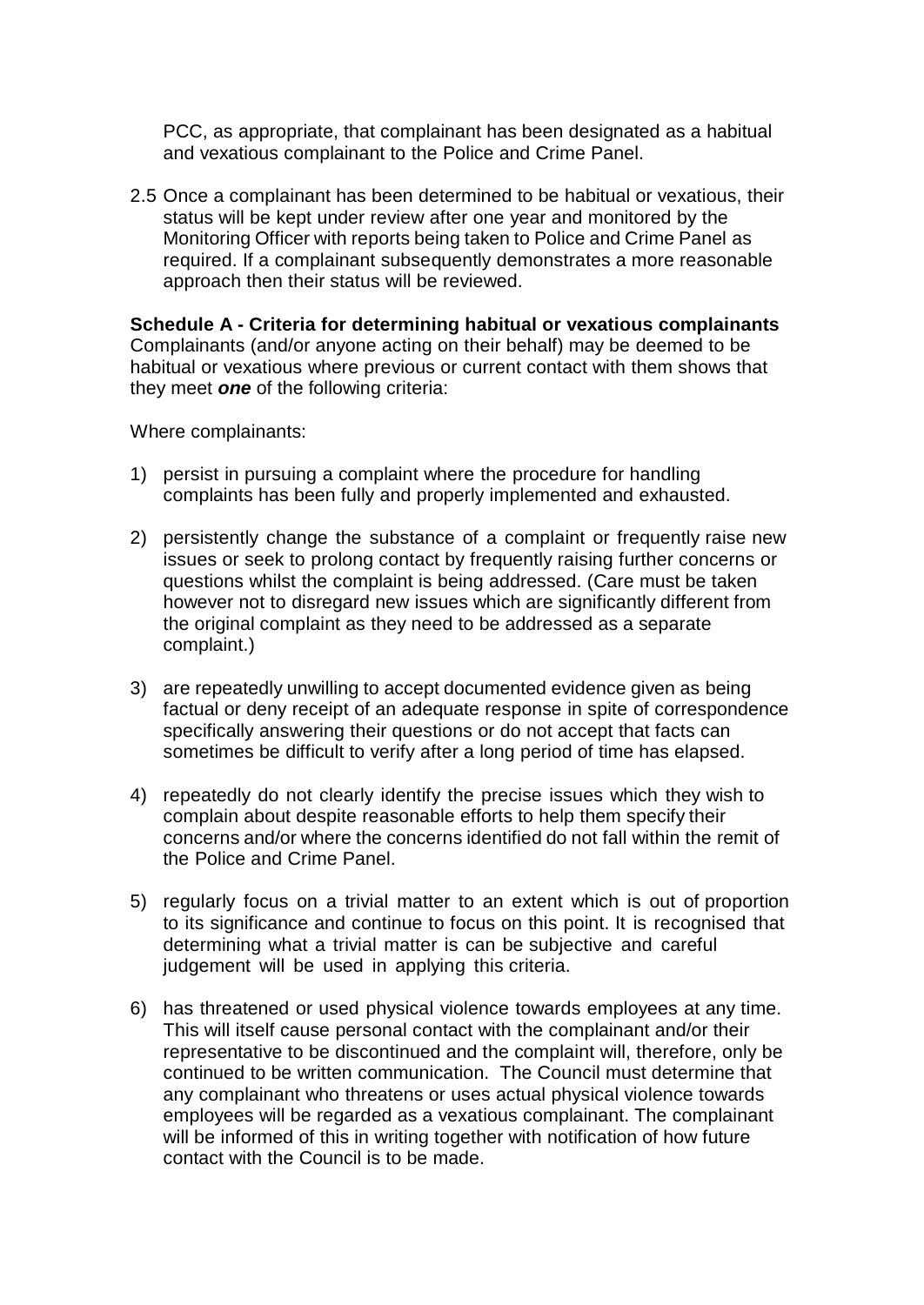- 7) have in the course of addressing a complaint to the Monitoring Officer had an excessive number of contacts with the Police and Crime Panel, placing unreasonable demands on officers. A contact may be made in person by telephone, letter, email or fax. Judgment will be used to determine excessive contact taking into account a specific circumstance of each individual case.
- 8) have harassed or been verbally abusive on more than one occasion towards officers dealing with complaints. Officers recognise that complainants may sometimes act out of character in times of stress, anxiety or distress and will make reasonable allowances for this. Some complainants may have a mental health disability and there is a need to be sensitive in circumstances of that kind.
- 9) are known to have recorded meetings or face to face/telephone conversations without prior knowledge and consent by the parties involved.
- 10) make unreasonable demands on the Council and its employees and fail to accept these may be unreasonable, for example insist on an action being taken by Police and Crime Panel which falls outside of its remit.
- 11) make unreasonable complaints which impose a significant burden on the human resources of the Police and Crime Panel and where the complaint:
	- i. clearly does not have any serious purpose or value; or
	- ii. is designed to cause disruption or annoyance; or
	- iii. has the effect of harassing the Police and Crime Panel; or
	- iv. can otherwise fairly be characterised as obsessive or manifestly unreasonable
- 12) make repetitive complaints and allegations which ignore the replies which the Police and Crime Panel has supplied in previous correspondence

**Schedule B - Options for dealing with habitual or vexatious complainants** The options below can be used singularly or in combination depending on the circumstances of the case and whether the complaint is ongoing or completed.

- 1) A letter to the complainant setting out responsibilities for the parties involved if the Monitoring Officer is going to assess the complaint. If terms are contravened, consideration will then be given to implementing other action as indicated below.
- 2) Decline any contact with the complainant, either in person, by telephone, by fax, by letter, by email or any combination of these provided that one form of contact is maintained. This may also mean that only one named officer will be nominated to maintain contact and the complainant is notified of this person.
- 3) Notify the complainant in writing, that the Police and Crime Panel has responded fully to the points raised and has tried to resolve the complaint but there is nothing more to add and continuing contact on the matter will